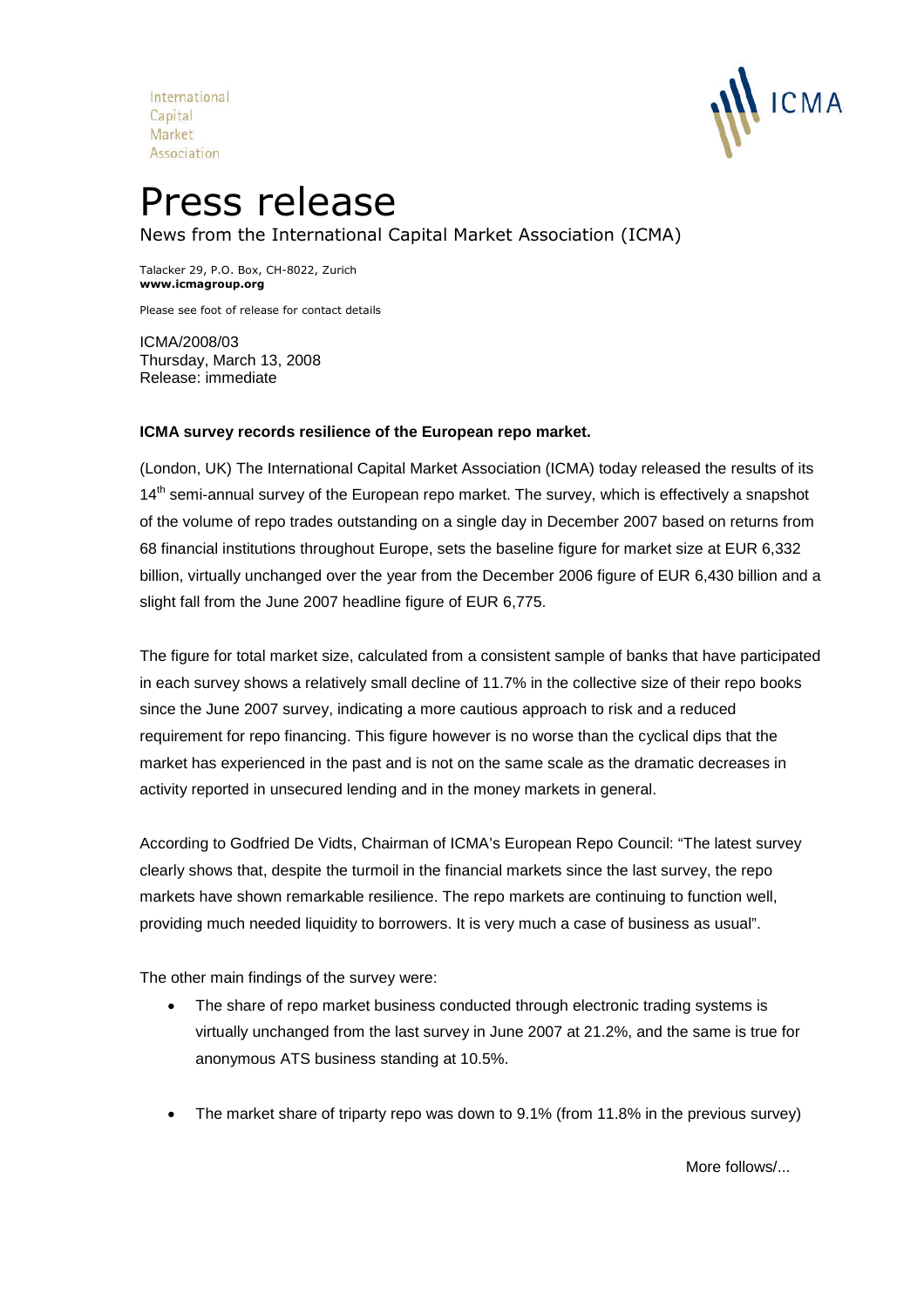International Capital Market Association



### ICMA/2008/03 Page 2 of 3

- Domestic business rose to 34.7% (from 32.0% in the previous survey), with a corresponding fall in business from non-eurozone countries to 28.5% (from 32.0% in June 2007), indicating that cross border liquidity has been affected by market turbulence
- Voice brokered business rose to 24.3% (from 18.7% in June 2007)
- Sterling repo rose to 15.5% from 12.4% in the previous survey whilst US\$ repo fell to 11.7% from 15.5% in June 2007
- The share of open repo was down to 4.5% from 8.1% in the previous survey
- Transactions with a remaining term to maturity of 3-6 months increased to 26.9% from (18.9% in the last survey) at the expense of shorter term transactions, from 1 day to 1 month, which were down to 54.7% from 62.3%. This willingness to lock in to longer term financing demonstrates that the repo market was consistently open for business at this time.
- Forward repo share was up to 5.8% from 3.0%.
- The share of government bonds used as collateral continued its downward trend to 81.3% from 83.7%, indicating availability of other types of high quality collateral.

Commenting on these results Godfried De Vidts said: "Our survey shows a stable environment in the electronic markets, with the marked increase in voice trading reflecting volatile market conditions. The financial markets are still experiencing turbulence and as a result of the flight to quality we expect a pick-up in the volume of trading in the government bond markets. This, together with the anticipated opening to multi-electronic trading platforms of the various Debt Management Offices in Europe means that we are likely to see an increase in the volumes outstanding in these repo market segments in the June 2008 repo survey".

## ENDS

**Notes for editors**

**1. Copies of the ERC survey**